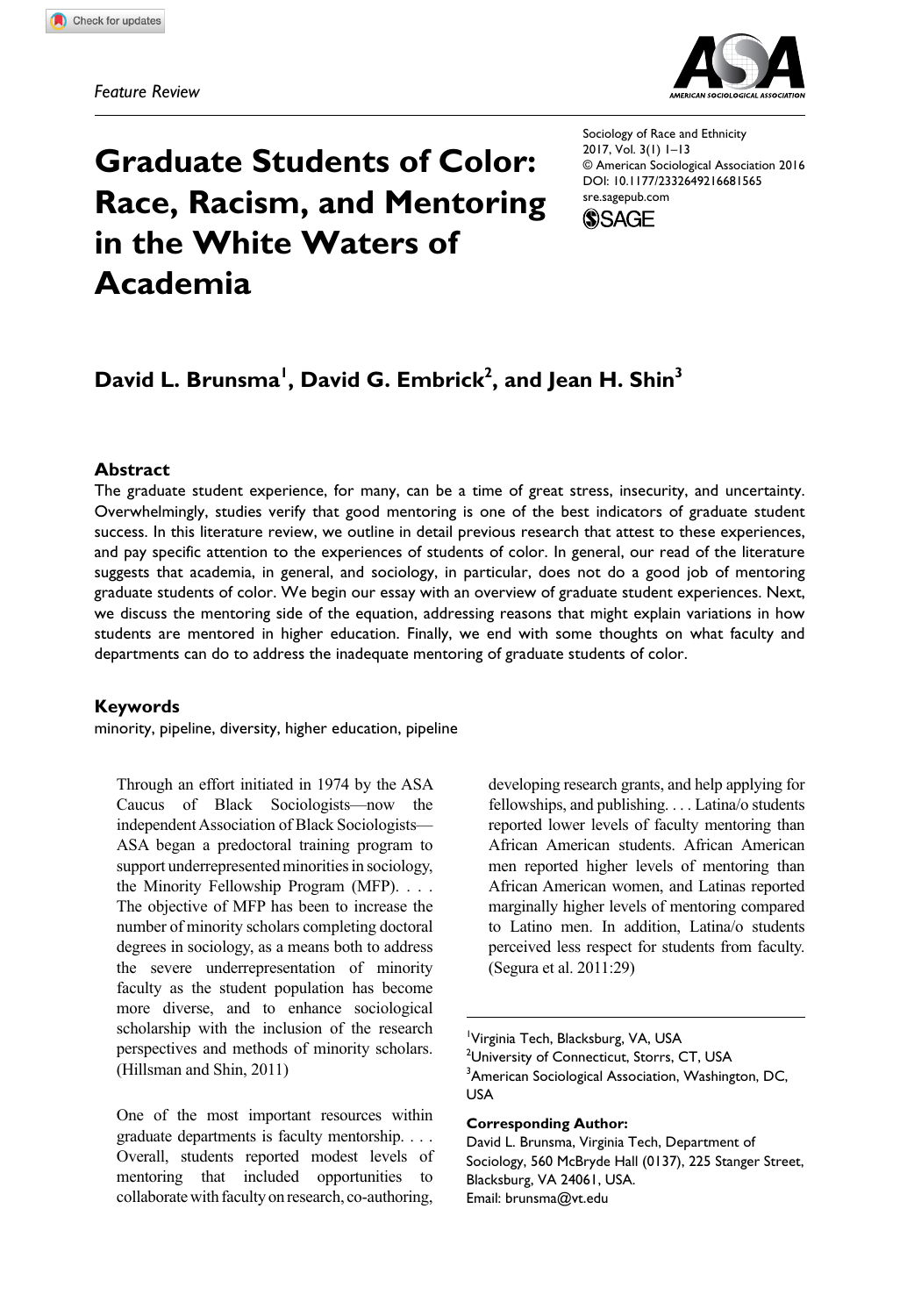#### **INTRODUCTION**

The life course of an *academic* discipline is undergirded by the pipeline that flows from secondary schooling through postsecondary education, stopping in the training ground of graduate school before it attempts to reproduce itself in the professorate. The life course of an academic *discipline* is also underwritten by the epistemologies of class, gender, sexuality, and most certainly, race (Rabaka 2010; Wyse 2014). The intersection between graduate training for the professorate and the institutional logic that seeks to make new wine using old bottles has left many academic disciplines sluggish, stagnant, and stubborn with respect to the variation of experiences it faces within its ranks—neither does any one graduate school socialization process fit all, nor does one epistemological perspective. Sociology is not immune to these realities.

The discipline of sociology has always resonated with those who have been marginalized in society, *and* it has also always contributed to their marginalization—both within and without its academic borders. Sociology confers bachelor's degrees to more racial minority students in postsecondary education than other disciplines (Spalter-Roth and Erskine 2007). The pipeline into graduate study in sociology, as with all disciplines, is a trickle from its original fount but is also much more representative of the society from which it seduces the sociological imagination (see Spalter-Roth and Erskine 2007). However, the grip of graduate school (whether it is an epistemological stranglehold, or a series of experiential invalidations, or both) is often so tight for racial minorities in academia that they often leave, and those who stay are forever changed. The pipeline continuously flows, but it carries some along, forces others to swim against the current, and still others are washed down the drain. Nettles and Millett (2006) chronicled the 50 percent attrition rate of the graduate school experience across all disciplines in the United States—for minority graduate students, much higher, up to 70 percent. The path to full professor within our discipline for racial and ethnic minorities is littered with obstacles (Spalter-Roth 2013; Spalter-Roth and Erskine 2007; for similar evidence in psychology, see also Maton et al. 2006). It is our contention that graduate school is the primary experience we should be investigating to understand this reality—a reality, an experience, apparently experienced by all but structured against some. We are interested in these experiences and the role of mentoring—especially for racial and ethnic minorities.

As the two opening quotes illustrate, in 1974, Black sociologists recognized the fundamental need to take conscientious and intentional action to provide support for those who were marginalized and underrepresented within the discipline through funded initiatives centered around the all-important function of mentoring. Such action eventually led to the birth of the Minority Fellowship Program (MFP). According to Segura et al.'s 2011 publication, *Report of the American Sociological Association (ASA) Committee on the Status of Racial and Ethnic Minorities (SREM) in Sociology: Results of the Graduate Student Survey*, not much had changed regarding the experience of graduate school for minorities in the intervening four decades—but mentoring continued to be a centrally important component, one that minimizes the detrimental effects of unsupportive and inhospitable departmental climates and cultures.

In fact, Spalter-Roth et al. (2013) explored the impact of cross-race "mentoring" (as defined by dissertation advising) using unobtrusive data to compare post-PhD career outcomes for groups of underrepresented minority and white PhDs in sociology. Their study found that having access during graduate school to both individual, instrumental mentoring *and* communal, psychosocial mentoring increased the likelihood of minority scholars (participants in the ASA Minority Fellowship Program with PhDs earned between 1997 and 2009) pursuing an "ideal" career trajectory at a research-extensive university. An especially interesting aspect of this finding was that the most successful instrumental mentoring, in terms of outcomes, came from white male dissertation advisors (a finding not corroborated in the literatures we reviewed).

Sociology is but one academic discipline, but more than others, it claims to be the bastion of progressiveness. Indeed, given its track record of being the more "diverse" discipline (not to mention the one with the critical tools to understand issues of intersectional experience in institutions of higher education), various disciplines often look to sociology to provide useful models of departmental organization, curricular development, and structures and processes of mentoring in order that they might "diversify" their own departments, colleges, and ultimately, disciplines. Yet, this raises important questions. Are we doing this for graduate students? Are we providing effective models of mentoring graduate students of color and those marginalized because of their epistemological, theoretical, methodological, or substantive approaches?

We review over 80 studies from the 1980s through 2010s in order to better understand and answer these questions. The research we examine is specific to the experiences of graduate students in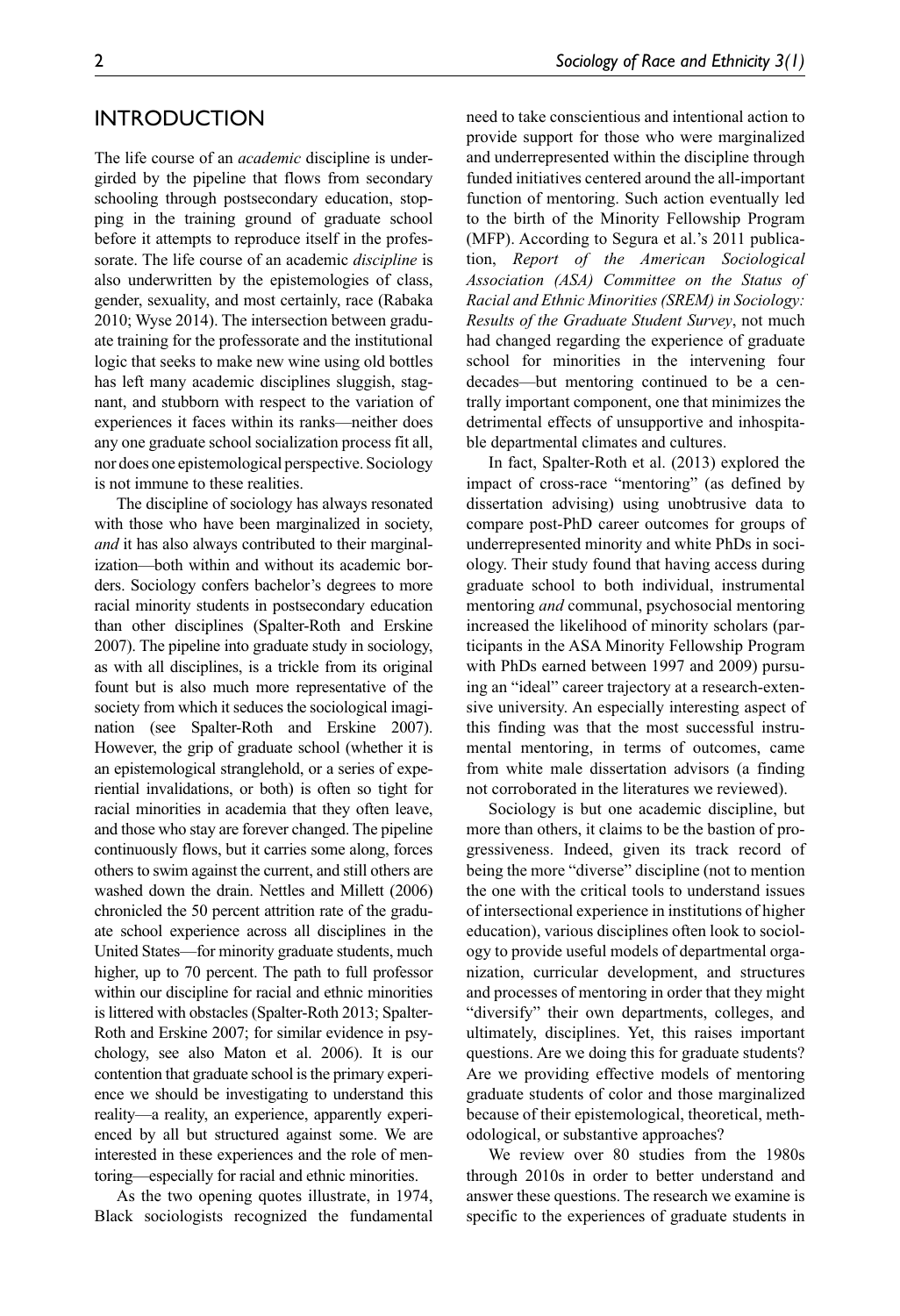higher education with a focus on the process of mentoring. We pay particular attention to the literatures that shine empirical light on the experiences of graduate students of color. It is our hope to illuminate a continuing and significant issue (i.e., racial disparities in graduate student mentoring and training) in higher education and encourage discourse that may help us move forward in sociology.

# The Experiences of Graduate Students in Higher Education

There is no specific set of literature that systematically documents the contours of the graduate school experience. The scholarship one needs to assemble to glean this experience comes from multiple disciplines (e.g., education, psychology, geography, sociology, etc.), multiple methodologies (e.g., surveys, interviews, experimental, etc.), and multiple types of graduate education. Additionally, there is a broad swath of analytic foci used by researchers to understand this experience—the vast majority of it framing the experiences of graduate school as socialization into a discipline. By looking at why graduate students pursue graduate education, what they find once there, and how they question that experience, we can gain a glimpse of the general themes in the literature regarding the graduate school experience.

#### *Why They Pursue It ("The Experience I Want")*

In 1998, Melissa Anderson published an edited volume that provided an empirical overview of the experience of doctoral education using a nationally representative sample. This presented initial results from her longitudinal Academic Life Project, funded by the National Science Foundation that surveyed doctoral students in 1994 and has followed some 2,000 students every three years (indeed, sociology was one of the disciplines). According to the overview chapter, M. S. Anderson and Swayze (1998) find that most graduate students pursue graduate education out of a desire for knowledge in the field, to do research, to teach, and to benefit others through their work—in that order. The latter reason, benefitting others and/or one's own community through research, is more often cited by women and minorities (Solem, Lee, and Schlempler 2009; Spalter-Roth and Erskine 2007). Across the literature, there are data to suggest that these continue to be the primary reasons for pursuing graduate school in the contemporary moment.

## *What They Find When There ("The Experience I Get")*

It is clear from the literature that graduate experiences change in waves, in a generationally and demographically delayed lock step with cohortbased practices within doctoral programs as well as in a complex interrelation with the demands of industry, the public, and research universities (Austin 2002). This is occurring at a time when, over the past four decades, faculty on tenure-track have increasingly been replaced by a largely contingent faculty. Largely mirroring the changing uncertainty and precarity of the professoriate at large, this experience of graduate school, in general, is marked by a disciplinary socialization for that very professoriate, learning to navigate significant levels of stress, anxiety, and pressure; a clear daily socialization into the *role* of graduate student; and a need to develop strategies of balancing work and life in a setting where the line between the two is incredibly faint. The overall impression from the literature is that the graduate student experience is one of differentially distributed funding levels, social integration, opportunities to publish with faculty, collegiality will peers, professionalization opportunities, mentoring, and of course, disciplining into the discipline (Gardner 2008). All of these experiences are affected by age, educational preparedness, family situations, locus of control, self-efficacy, levels of social networks, and disciplinary shape. Overall, the general literature shows that graduate students' view of departmental climate is largely positive; however, there are also significant disciplinary differences. Austin's (2002) report of her four-year longitudinal qualitative study of 13 disciplines singled out sociology as one of the disciplines where graduate students felt much less strongly that there was a community in their department and that collaboration was almost nonexistent.

## *How They Question It ("The Experience I Need")*

Given what graduate students desire when they decide to pursue graduate education and their general experiences once there, the literature also points to some key questions that arise for students both during and after their time in graduate school. According to Golde (1998), the central ones circulate around the following: Can I do this? Do I want to be a graduate student? Do I want to do this work? Do I belong here? Of course, for some students, this can also extend into deeper questions. What questions can be asked? What is truth? What can be known? Who can know it? What methods can be used in our search?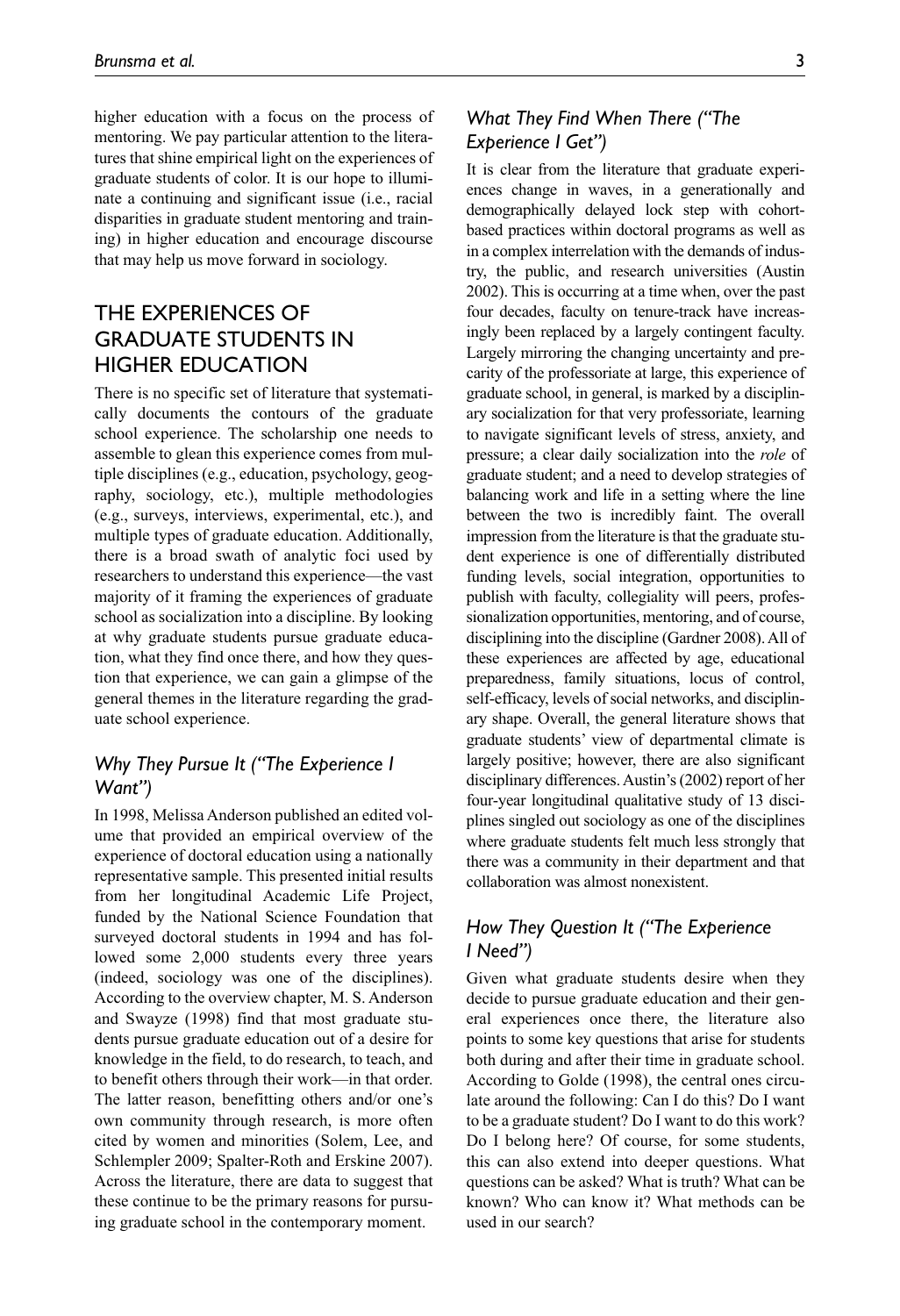According to Austin (2002), in general, graduate students did not receive the mentoring they wanted. Over a third of students did not have faculty members who guided them carefully through the process (Davis and Fiske 2000 place this at 37 percent; others place it higher). When Austin (2002) asked graduate students what they most needed, they replied: (1) more mentoring, advising, and feedback; (2) structured opportunities to observe, meet, and talk with peers; (3) diverse teaching opportunities; (4) information and guidance; and (5) regular and guided reflection.

## *Whose Academia? Whose Disciplines? Whose Departments? Whose Experiences?*

If we look across the studies that provide largescale and somewhat comprehensive, multidisciplinary views of the graduate school experience (M. S. Anderson 1998; Austin 2002; Bieber and Worley 2006; Conrad, Haworth, and Millar 1993; Golde 1998; Lovitts 2001), we find a glaring black hole—an analysis of the organizing sociological principle of race in academic disciplines and departments. Austin's (2002) heavily cited overview of the graduate experience across 13 disciplines is overwhelmingly white, and there is no analysis of race. In fact, *none* of these sweeping reviews analyze race. Even Lovitts's 2001 book, *Leaving the Ivory Tower: The Causes and Consequences of Departure from Doctoral Study*, tiptoes around race although the author's central themes revolves around the "invisible problem" (the persistent 50 percent dropout rate). Without a race analysis, without a recognition that context matters, without "deeper" data with the voices of those who are marginalized within academia, one comes away with a whitewashed version of the experience of graduate school. The fact is, graduate students training in the "same discipline" do not all face the "same discipline" similarly, and graduate students studying within the "same department" do not all face the "same department" the same way. Certainly, when one looks at the studies that have centered on the experiences of graduate students of color, we find a different story.

# The Color of the Graduate School **EXPERIENCE**

In M. S. Anderson's (1998) widely hailed volume, *The Experiences of Being in Graduate School: An* 

*Exploration*, there is no mention of graduate students' positionalities besides their own graduate student status. The overview introductory chapter (M. S. Anderson and Swayze 1998) for the volume does not mention race, ethnicity, gender, or any other positionality that may influence the kinds of experiences graduate students have. In fact, there is no engagement with these issues throughout the book—even the chapter on "student experiences" does not touch race. One of the first nationally representative samples that *did* acknowledge race and gender differences in experiences was from the 1999 Survey on Doctoral Education and Career Preparation that culminated in Golde and Dore's 2001 Pew Report, *At Cross Purposes: What the Experiences of Doctoral Students Reveal about Doctoral Education.* A massive endeavor that boasted a sample of 4,000 students across 27 universities and 11 disciplines (sociology was one), that report highlighted two primary findings: (1) The training graduate students get is not what they wanted or what they needed, and (2) a large proportion of students do not understand how to navigate the doctoral process effectively. Ok, this much we know—but what about race? A very small section, called "The Diversity Dilemma," represents their "race analysis." It focuses on the data that show that graduate students of color are less likely than white students to desire faculty careers in their discipline, in academia (58.4 percent vs. 62.4 percent). Their conclusion:

These findings highlight, among other things, a profound dilemma. On the one hand, it is important to diversify the professoriate. There are too few faculty of color in all disciplines, and too few women in many fields. Our data suggest that the professoriate, particularly at research universities, where they are least well represented, is unappealing to women and students of color. It seems one solution, then, would be to both encourage more underrepresented students to consider faculty careers and to provide the additional supports and changes to make the profession more attractive. On the other hand, the number of students—of all ethnicities, national origin, and genders—desiring faculty positions is far greater than the available academic positions. The obvious solution to this problem is both to reduce the number of doctoral recipients and to encourage them to consider careers outside of academia. (P. )

Perhaps there is something else going on here related to what it might be like to swim, tread, or drown in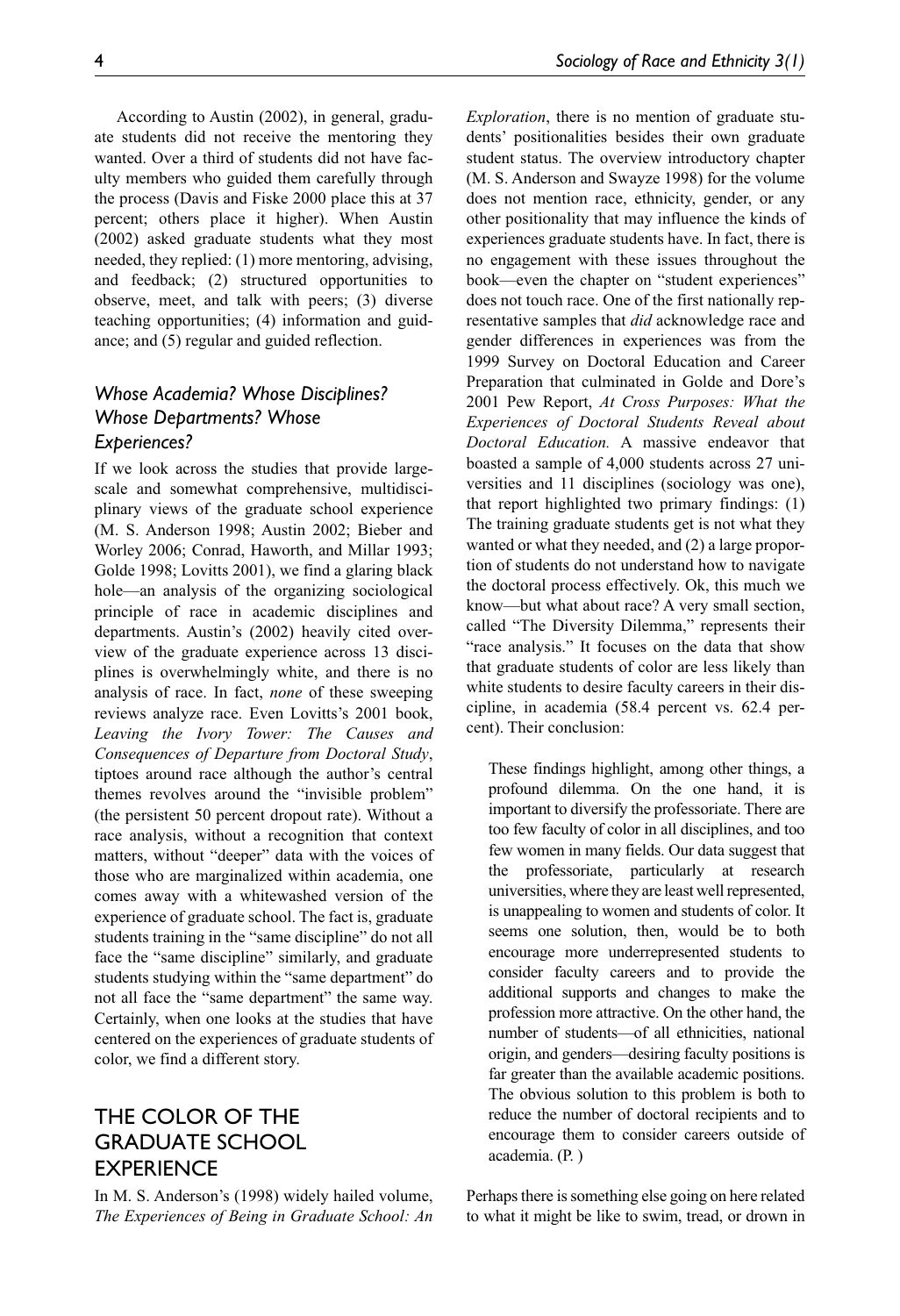the white waters of academia? In a more recent systematic meta-review of 116 peer-reviewed empirical articles published between 1970 and 2008 on undergraduate and graduate women of color in STEM fields published in the *Harvard Educational Review*, Ong et al. (2011) found that the initial years of graduate school are a critical part of women of color's success—six elements are key: funding, mentorship and role models, graduate training and networks, faculty influences, faculty support, and the disciplinary and departmental climate. In their review, important because of its scope, its sample (STEM fields are very white spaces), and its focus on women of color, the authors find that the overwhelming experiences for these women over the past four decades has been one of isolation, racism, sexism, and problematic relations with faculty and peers—largely emanating from male peers and faculty (see also MacLachlan 2006) and *more* important than funding, departmental composition, and assistantships. Cole and Espinoza (2008) found very similar results for Latino graduate students in STEM fields. Looking at the literature, we find at least several thematic ways that "the experience" of graduate school is not the same for graduate students of color: (1) racism, discrimination, and racial microaggressions; (2) isolation and lack of integration and belonging; (3) mental health, stress, identity, and coping; and of course, (4) lack of mentoring.

#### *Racism, Discrimination, and Racial Microaggressions*

The literature makes one thing very clear: Graduate students of color face racism, discrimination, and daily microaggressions within their departments. Clark and colleagues (2012) looked at 400 school psychology graduate students and compared the experiences of majority and minority students' academic, social, and emotional experiences. The key element in these experiences was racial microaggressions (Sue et al. 2007). Students of color mention assumptions of criminality, treatment as a second-class citizen, underestimation of personal ability, and cultural/racial isolation (Torres, Driscoll, and Burrow 2010). Such findings have been detailed for African American (Smith, Allen, and Danley 2007), Latina/o (Yosso et al. 2009), and Asian (Hwang and Goto 2008) students. Indeed, minority graduate students engage daily in active coping mechanisms to minimize the effects of such microaggressions. Scholars have also found that minority students are more likely to state that their departments are less equitable, with problematic and often hostile departmental climates as well as narratives of discriminatory practices (Solem et al. 2009; Turner and Thompson 1993). The career trajectories of scholars of color are deeply impacted by the existence of racism, discrimination, and microaggressions at every stage of the path, and graduate school is a very important moment (Solorzano 1998).

#### *Integration, Belonging, and Isolation*

Such disciplinary and departmental as well as campus and community structures for graduate students of color clearly led to various manifestations of isolation, a lack of supportive social integration, and an overall sense that one's body, one's experiences, and one's ideas do not belong. Gay (2004) found that minority graduate students often faced social, cultural, and intellectual isolation as well as benign neglect in their departments. In a fairly early study (resting on decades of, importantly, unpublished dissertation work in the area), Solorzano (1998), using a critical race theory lens to look at 12 Chicano/a Ford Foundation Predoctoral, Dissertation, and Postdoctoral Minority Fellows, found that these scholars consistently described feeling "out of place" in the academy because of their race and/or gender (for the Black experience, see Gasman, Hirschfeld, and Vultaggio 2008). While a supportive community is vitally important for success for everyone, it is deeply vital for graduate students of color; though, according to the literature, it is in a woefully inadequate supply for them.

#### *Mental Health, Health, Identity, and Coping*

Torres et al. (2010) looked at the effect of racial microaggressions on African American doctoral students' mental health and found that active/daily microaggressions faced by these students led to increased depressive symptoms and poorer mental health. Clark and colleagues (2012) found high levels of "negative race-related experiences" that led to higher emotional distress and weakened sense of belonging for minority students. These paths also led to less academic engagement and difficulties in completing their programs. Such experiences also significantly impact well-being and performance (Hyun et al. 2007). For example, Misra and Castillo (2004) argue that stress is a cultural reinforcement of competition for Americans whereas many international students come from cultures of communalism and cooperation. A similar argument has been made about students from communities of color. As a coping strategy, among many, much of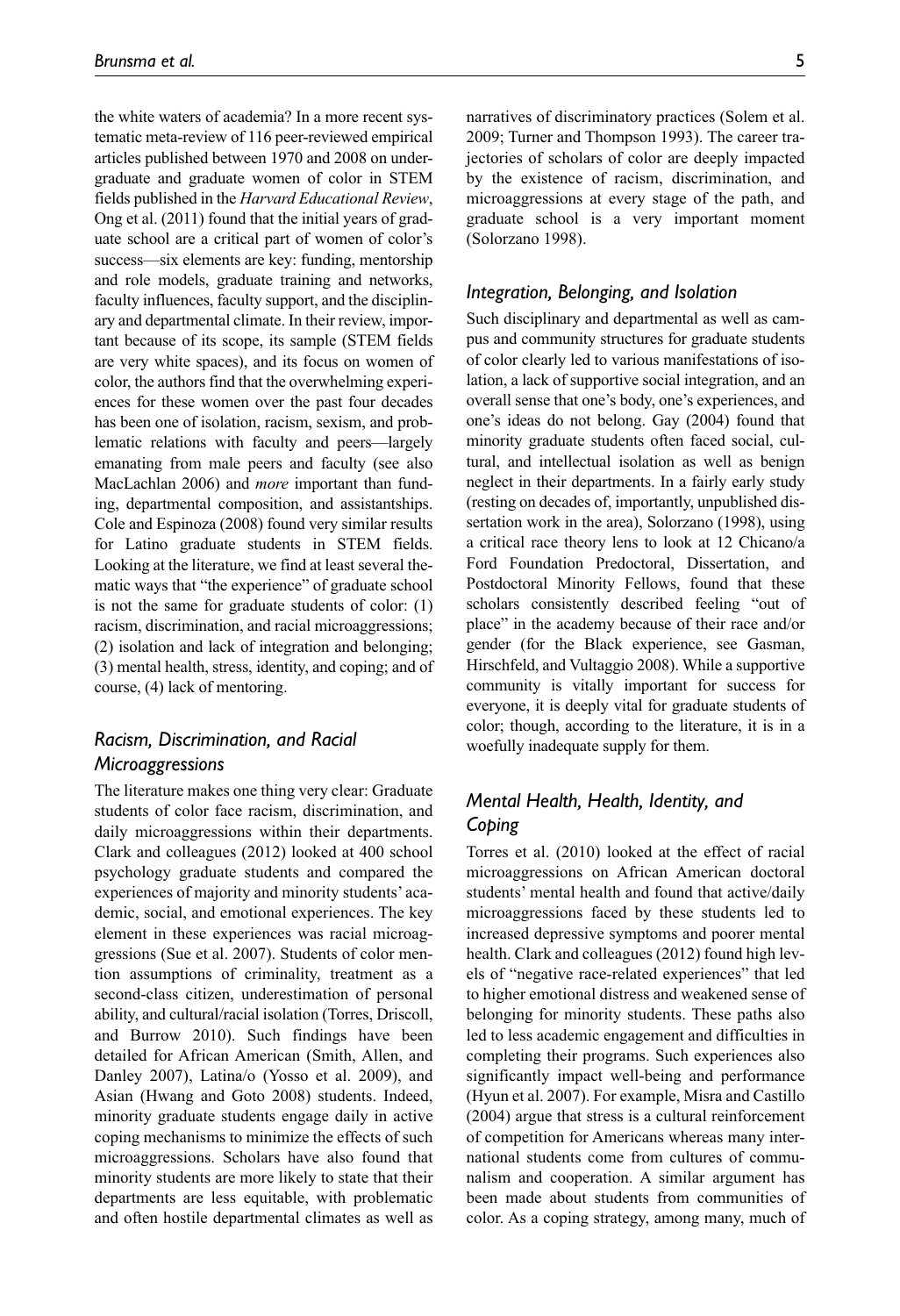the literature finds evidence of a "fractured self" developing—a scientist identity and a social identity (Ong et al. 2011) or an identity within the department and one without (Joseph 2007). Hence, many students of color must deal with an ongoing, daily, active reality of double consciousness.

#### *Faculty Support and Mentoring*

One of the key elements in the experiences of graduate students of color is the disconnect between the importance of mentoring in graduate school and the lack of mentoring for students of color. In an early study, Turner and Thompson (1993), looking at the socialization experiences of minority women in graduate school, found very weak mentoring, problematic perception of departmental climates, and experiences of discrimination. Other research (Curtin, Stewart, and Ostrove 2013) finds that students complete graduate school at higher rates and more quickly if, and only if, their advisor is supportive, they feel a sense of belonging, and they have a high academic self-concept—they cite a mountain of evidence of the importance of the advisor/advisee relationship and the role of mentoring. Mentorship for women of color in graduate school is rare but tremendously valuable (Brown 2000) and is vital (Gasman et al. 2008) for graduate students of color across all disciplines. However, graduate students of color consistently share their experiences that bear witness to the lack of this fundamental building block of academic socialization and success. In fact, according to Spalter-Roth and Erskine (2007:6):

When asked in an ASA survey of newly minted Ph.D.'s whether or not they received faculty help in publishing, the key measure of academic productivity, there were statistically significant differences among race and ethnic groups. Only 33 percent of African Americans and 36 percent of Hispanics answered in the affirmative compared to 56 percent of whites and 48 percent of Asians. This finding is important for understanding later career leakage since graduate school and early career productivity has long-term implications for academic careers.

It is to this fundamental experience that we now turn.

## Mentoring: The Good, the Bad, and the Ugly

In order to be a mentor, and an effective one, one must care. You must care. You don't have to know how many square miles are in Idaho, you don't need to know what is the chemical makeup of chemistry, or of blood or water. Know what you know and care about the person, care about what you know and care about the person you're sharing with. (Maya Angelou<sup>1</sup>)

Thus far, we have covered some of the major hurdles faced by graduate students in their experiences in the academy. According to most research on the subject, these experiences vary by departmental culture and resources as well as student demographics and academic life histories. Within sociology specifically, we find that graduate student experiences are less satisfactory in comparison to other social science and science fields. Related to concerns about their career trajectories, graduate students in sociology departments often felt less connected to their departments and less engaged in community professionalism that encouraged collaborative research. Graduate students of color face similar experiences as their white counterparts but must additionally deal with structural and systemic racism within higher education and in the larger society as well as the day-to-day racial microaggressions. Given the data on experiences of graduate students, and in particular graduate students of color, what do we know about the mentoring process for them?

#### *The Importance of Mentoring*

Although mentoring is not the only variable that explains graduate student success, it plays a major role in determining the likelihood of success in a graduate program, landing a job in the academy, and earning tenure and/or being in a position that offers long-term job security. So, what exactly do we know about mentoring? In general, extant research on the subject highlights that strong mentorship positively correlates to increased productivity, self-efficacy, and career satisfaction (Baker and Griffin 2010; Dawson 2014). Indeed, students who are mentored, in general, report positive mentoring as *the* most important factor in achieving end goals such as degree attainment (Pfund et al. 2016). Such students are more likely to publish their research, are more optimistic about their career prospects, report higher career satisfaction, and feel better about the support they received during their graduate years. On the other hand, a group of psychology scholars found that while mentoring "is associated with a wide range of favorable behavioral, attitudinal, healthrelated, relational, motivational, and career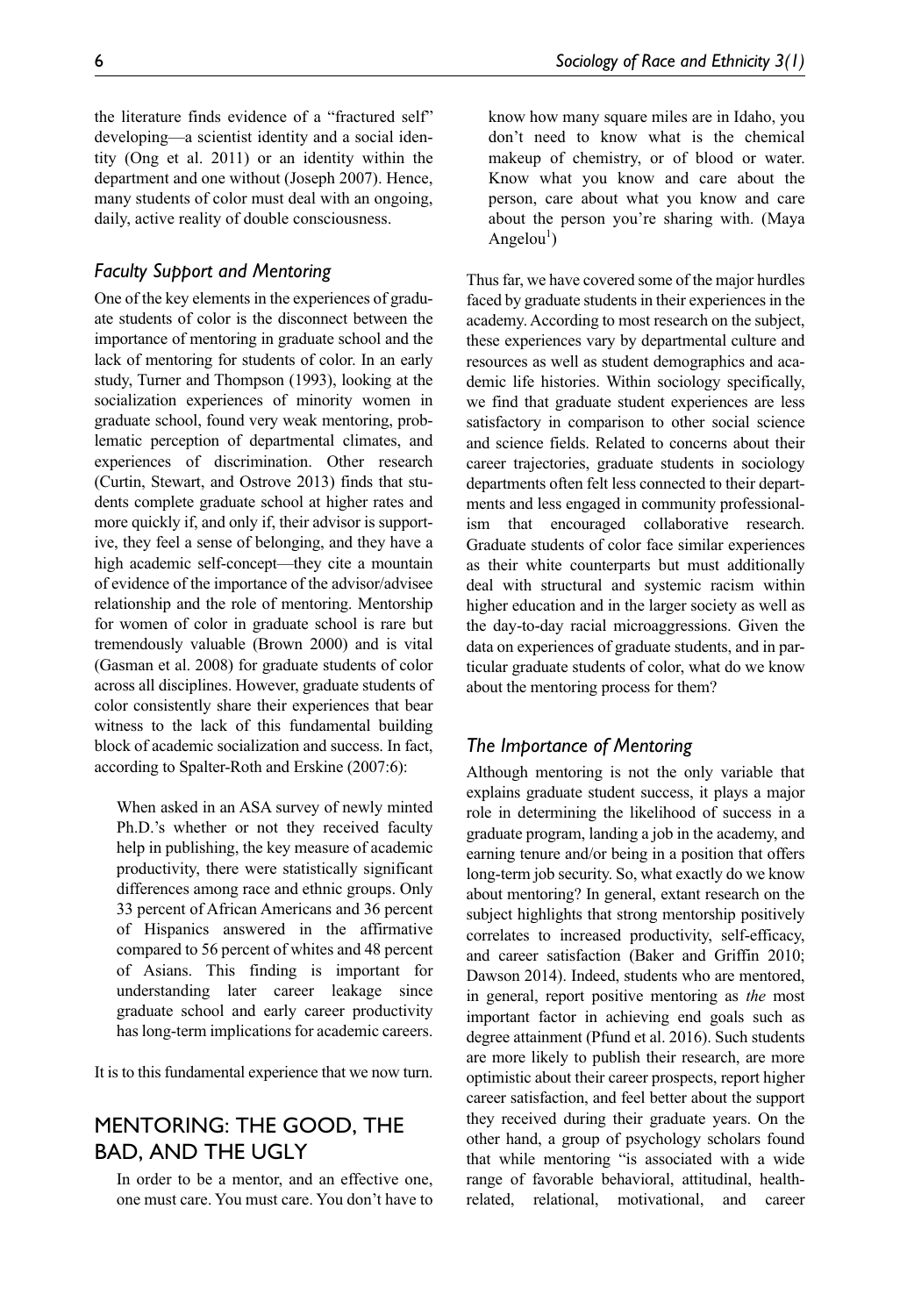outcomes," the effect size is small (Eby et al. 2008:254). However, they also noted that larger effect sizes were found for academic and workplace mentoring. The bottom line is that mentoring matters; in the academic world, it matters a lot.

#### *What Makes a Good Mentor?*

According to *Best Practices in HR* (Courtesy of The Connecticut Mentoring Partnership and the Business and Legal Reports, Inc 1999), being a mentor does not require a special skill set. Rather, mentors possess qualities typical of any good role model. These qualities include characteristics such as being a good listener, being a guide rather than an enforcer, being accessible, being supportive and caring, and even being practical. In a 2014 article published by *Forbes*, E. Anderson suggested that there were five main qualities one should look for when seeking a good mentor: curiosity, discretion, generosity of spirit, honesty, and self-reflection. Possessing these five characteristics can mean the difference between having a good mentor or having a great mentor. Noy and Ray (2012) describe six advisor types that they label as: affective (therapist), instrumental (practical), intellectual (feedback), available (helpful), respectful (interpersonal), and exploitative (abusive). They note that with the exception of the latter, each of these advisor types provides different levels or forms of support for graduate students. Baker and Griffen (2010) argue that mentorship are emotional commitments that extend beyond the mechanical and often impersonal specifics of obtaining one's advanced degree in higher education. Good mentorship involves long-term caring toward a mentee's personal and professional development (Schnaiberg 2005). Hence, great mentoring goes beyond helping students to graduate; it involves helping students to develop their confidence, teaching, networks, and long-term career ambitions. Learning is a social process that requires commitment and attention throughout a student's career. To that end, Baker and Griffin (2010) advocate for faculty to include in their roles that of "developer." The idea here is for faculty to attend to their student's future outcomes as a long-term strategy or goal. Thus, the foundation for successful mentoring lies in the formation of a sustained relationship between mentor and mentee.

Further, there are data that suggest that good mentorship impacts both mentees and mentors in that both parties are able to reap some of the benefits discussed previously, in particular, increased

productivity (Pfund et al. 2016; Thomas, Willis, and Davis 2007). Mentors, and good mentors in particular, are able to develop leadership skills, contribute to their respected fields, and tap into future networks (Holloway 2001; Huhman 2011).

#### *Reasons to Explain Bad or Mediocre Mentoring*

Given the plethora of data that argues for the need for better mentoring, what do we know about current limitations of graduate student mentoring in academia? Our reading of the literature provides a handful of reasons to explain the continued lack of good mentoring in higher education: careerism/ time constraints, narcissism/conflicts of interest, poor training, and department culture and/or other structural explanations. We expand on these reasons in the following.

- Careerism/time constraints—Faculty today face new demands on their time. In addition to growing service demands (e.g., service to the department, college, university, discipline, etc.), there are also increased demands for faculty to be hyper-productive in their research, grant writing, publishing, and even teaching. Such demands place time constraints on mentoring (Williams, Thakore, and McGee 2016a).
- Narcissism/conflicts of interest—Faculty may or may not be interested in serving as mentors, or they might have conflicts of interest. Such conflicts of interest may include navigating between their own research or grant-writing interests and students' career interests, but it may also include the dilemma of competing with their students on the job market, for example. Some faculty may look at mentoring as important only insofar as it helps to promote their public image as a good Samaritan (i.e., savior complex; Kardos and Johnson 2010; Williams et al. 2016a).
- Poor training—Sociology, and most academic fields in general, offers little training (if any) on *how* to be good mentors. We talk a lot about how important mentoring is yet spend very few resources on developing or professionalizing good mentors. Thus, many faculty are clueless about what it means to be a good mentor and where to get information that will help them to become better mentors (Holloway 2001; Thomas et al. 2007).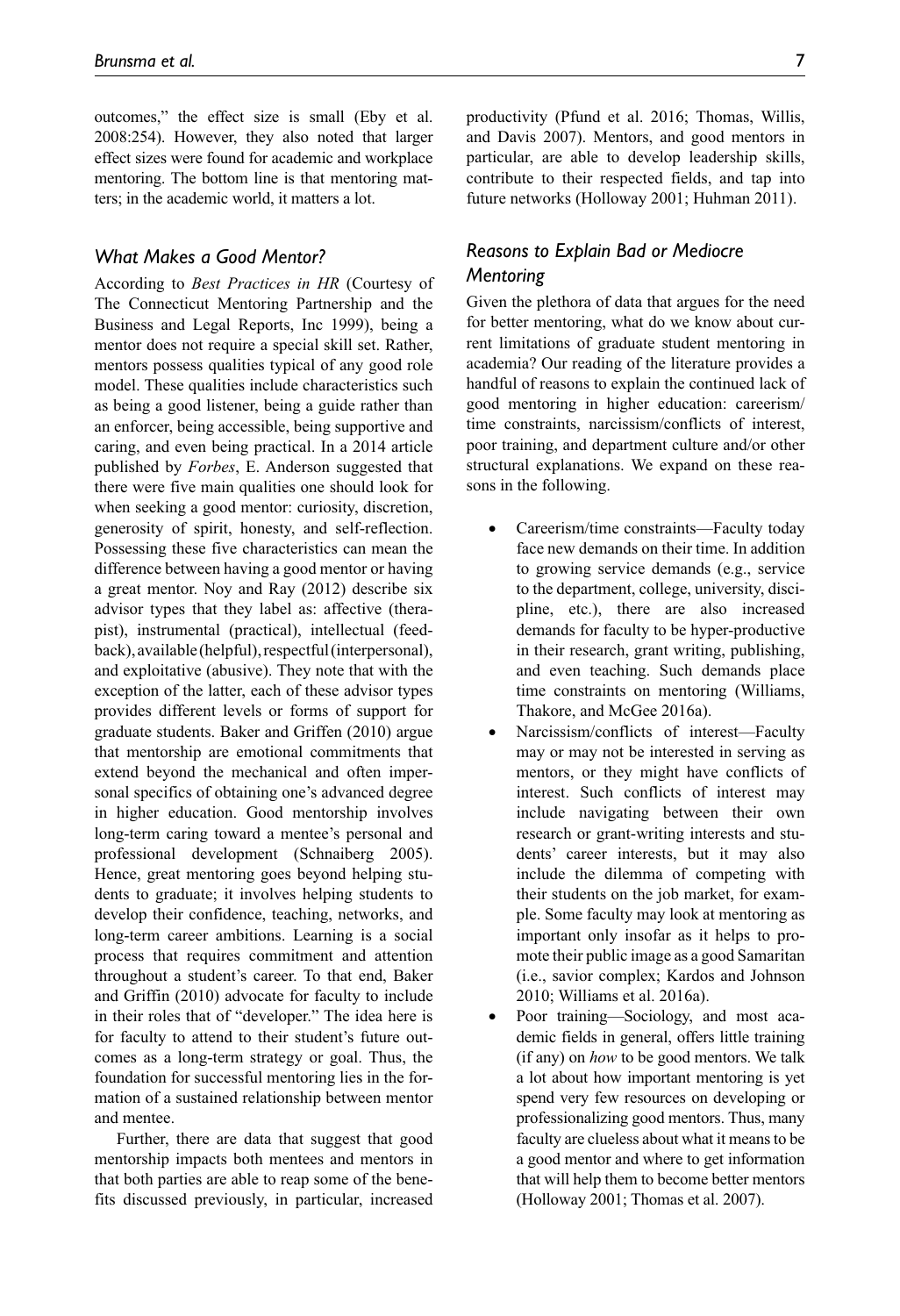Department culture or other structural issues—Our disciplines and university, college, and academic environments are built around tenure and advancement policies and practices that privilege research productivity over student interactions. This creates an environment of learning and training that is less conducive to mentoring and student demands and/or needs (Schnaiberg 2005). There may also be some disconnect between the academic needs of students versus the realities of what departments are able to offer. For example, students wanting to engage in fields of study in departments that do not offer expertise in those fields may find themselves at a disadvantage. Similarly, departments that claim to offer unusually large areas of study may find themselves unable to collectively offer guidance to students looking to become experts in particular areas of interest.

We do not claim the aforementioned reasons to be the only reasons that explain why bad or inadequate mentorship persists in higher education. Rather, we offer them as some of the larger points that have come up in our review of the literature on mentoring in general.

## *On Matters of Race and Racism*

When it comes to mentoring students of color in higher education, the data are clear. Underrepresented minorities in academia do not receive good mentorship in comparison to their white counterparts (Noy and Ray 2012; Segura et al. 2011; Spalter-Roth et al. 2013). They are less likely to receive adequate support for their research, be taken seriously as academic scholars, and be included in collaborative projects with faculty and even their white peers. Further, students of color often exist in racial isolation in their departments, colleges, and universities. Although some scholars have found that ethnic or racial matches between mentors and mentees are not necessary for building effective relationships (Burney et al. 2005), we also know that students of color seek out faculty of color mentors who are able to better relate to their racial experiences, off or on campus and/or throughout their life course (Thomas et al. 2007). Yet, there are also data that suggest that students of color, when properly mentored, are able to reap the rewards that stem from that mentorship (Dixon-Reeves 2003). So what explains the general lack of mentorship for students of color in higher education?

- Lack of faculty of color in higher education—According to a number of scholars (Thakore et al. 2014; Thomas et al. 2007; Williams et al. 2016b), there is a dearth of faculty of color in academia, especially in the sciences and social sciences. There are, of course, reasons to explain why departments, particularly in places labeled Historically White Colleges and Universities (HWCUs), lack adequate representation of faculty of color. Even though departments may espouse a desire for diversity, there is little to indicate any serious attempts to recruit or retain faculty of color (see Embrick and Rice 2010). According to Gasman (2016), departments do not want faculty of color. Of course, excuses abound as to why departments do not hire minority faculty (e.g., they are not qualified namely, they did not get mentored by a prominent "white" person in the field). Gasman notes that such explanations are a product of racialized thinking (see the third reason listed in the following—racism).
- Lack of students of color in higher education—Being the only student of color (or one of a few) in a program comes with both physical and mental costs. According to Segura et al. (2011:28), the perception by students of color that white students enjoy advantages in graduate school is grounded historically and in social interaction. Historically students of color have had unequal access to economic, social, and political resources including the graduate education and the professoriate. Perceptions by white students that students of color enjoy discriminatory advantages in access to, and resources within graduate school may be accurate or may reflect resistance by some of these students to acknowledge white privilege.
- In fact, Yosso et al. (2004:7) define this dynamic as "a system of advantage resulting from a legacy of racism and benefiting individuals and groups on the basis of whiteness."
- Racism—While a number of explanations have surfaced to explain lack of mentorship for students of color in higher education, less discussed are issues of individual prejudice and discrimination and structural/ institutional racism. Students of color consistently deal with everyday racial microaggressions that range from being the target of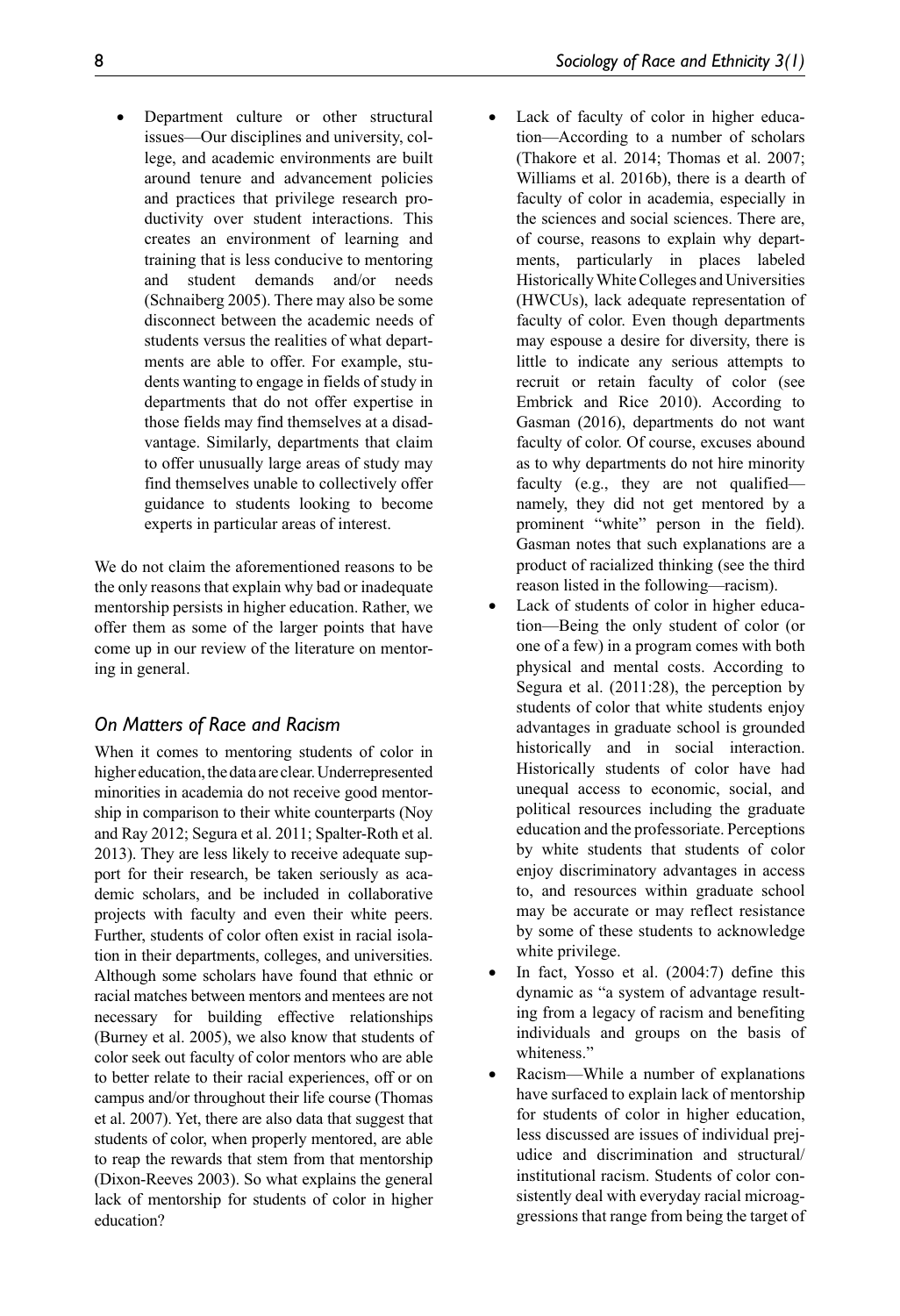stereotypes to being ignored. Further, students of color who hope to become future race scholars have to deal with a discipline that routinely treats sociology of race and ethnicity as second-class sociology (see James and Valluvan 2014).

# HOW CAN WF CLEAR the Murky Waters of Academia? Paving the Way Toward Better Mentoring

What can faculty mentors and mentees do to address the inadequate mentoring of graduate students of color? What can departments do to support them? Mentors should recognize that there is often a large difference between instrumental (focused on research, teaching, and other professional success) and psychosocial (focused on building confidence and emotional well-being) mentoring and the fact that these efforts may need to come from multiple people. And these multiple people may not necessarily be in the same department or even in the same institution and can be from various career stages. Spalter-Roth et al. (2013) described mentoring in the context of individual versus communal relationships, another way of categorizing these two types.

Mentees may seek out mentoring from faculty of similar backgrounds to them, broadly defined but often based on race, ethnicity, gender, or another status. While this is not a wholescale solution to all mentoring concerns, it is understandable in certain contexts because of the experiences described in our review of the aforementioned extant literature. Departments and the potential mentors within their halls must realize that both the aforementioned types of mentoring are necessary for success in the academic world because the rules (formal and informal) of professional socialization impact students differently based on identity, social capital, and networks. The formation and encouragement of professional networks and scholarly ties is one of the most important aspects of mentoring—introducing students to potential future colleagues and even evaluators—for jobs, tenure and promotion, awards, and research funding. Mentors should also see mentoring as multilayered; that is, they might encourage advanced students to help with early-stage ones (this is true not just for graduate students but for undergraduates as well). Ultimately, the first years of graduate school and the mentoring that is received is more important

than the first faculty position for scholars of color (Austin 2002).

For departments and especially department chairs, it is important to encourage, train for, and expect excellent mentoring; recognize good mentoring; reward it publicly and privately; and also prepare mentors to interact with diverse populations of mentees. Departments have to make resources of all types available to mentors to make mentors want to invest their time and effort. These resources can be financial or temporal, but in either case, mentors should be encouraged to do both inperson and virtual mentoring on a regular basis as a central part of their jobs as professional faculty members. Departments should also connect mentoring with other aspects of daily and weekly life, including the graduate curriculum, student culture and climate, the recruitment of new graduate students of color, and the support of graduate students who teach their own classes. This last aspect is not trivial because graduate students of color often find themselves teaching about race and ethnicity or dealing with students who have not had teachers of color in the classroom.

As an example of departmental initiatives, for eight years during the 1990s, with funding from the Ford Foundation, ASA ran the innovative Minority Opportunities through School Transformation (MOST) Program for undergraduate sociology departments. MOST was built on the premise that progress toward greater inclusiveness requires an intentional, academic department–wide commitment to change. Eighteen departments of sociology were competitively selected by ASA to participate in MOST. They were PhD-granting institutions, MA-granting institutions, and BA-only institutions. Within these departments, creative changes were made in four areas: curriculum (increasing research experience and quantitative competency; integrating substantive studies of race, ethnicity, class, and gender throughout the curriculum; etc.), mentoring (enhancing social and intellectual skills, developing commitment to education and professional identity), climate (creating a departmental climate sensitive to issues of diversity and multiculturalism), and pipeline (committing as a department to increase the number of scholars of color throughout the academic pipeline and preparing minority students for future leadership roles in the academy or beyond). The results of the MOST Program were stunning (Levine, Rodriguez, and Howery 2002) and could be implemented at the graduate level with attention paid to the mentoring structures described previously—if departments in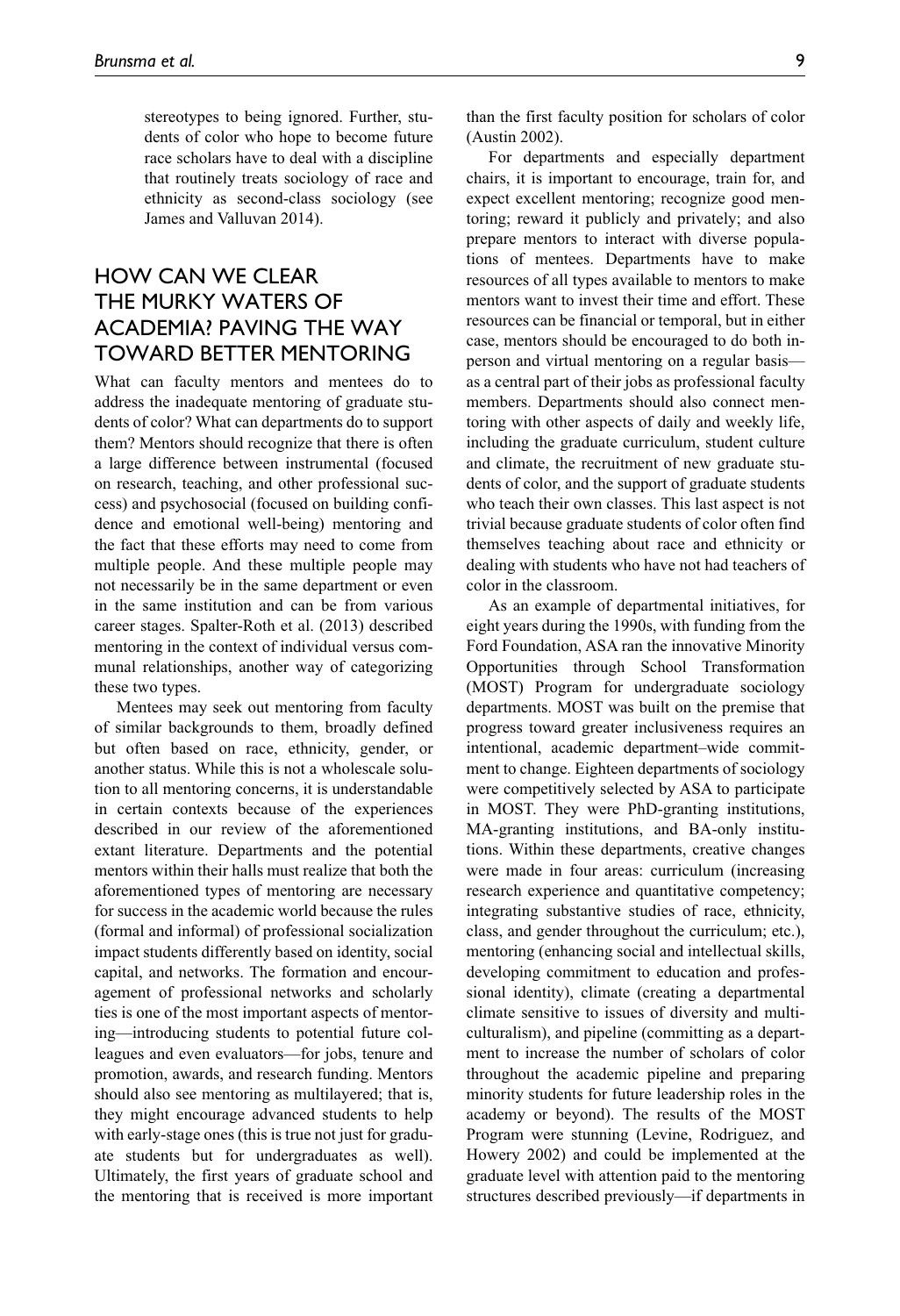our discipline did their part here, we could see exciting results for the discipline writ large and for our students and colleagues of color whose continued marginalization is unacceptable.

# THE WHITE WATERS OF **ACADEMIA**

In 1998, a significant paper was published in the *Harvard Educational Review* by sociologists Eric Margolis and Mary Romero—a qualitative look at how the hidden curriculum worked for minority women of color in sociology PhD programs, growing out of the Social Issues Committee of the organization Sociologists for Women in Society. They found both weak and strong forms of the hidden curriculum. There are the weak forms:

The absence of formal structures to assure that mentoring takes place leaves students to develop their own resources. This may have been appropriate when graduate education was essentially middle-class White males teaching other middle-class White males. At that time a certain homogeneity of cultural capital could be assumed, and if a student could not marshal that capital to network, find a mentor, and compete vigorously for a position, one might conclude that the "bizarre" student would not make a good sociologist. The old model implied "reproduction" of sociologists and mainstream sociology. This message was embedded in the everyday experiences of the women we interviewed: the "ideal type" of sociologist is a European American, heterosexual, middle-class male. White males, fathers of the discipline, became established historically as the ideal type, and this is maintained through various practices, including the exclusion of others. (Margolis and Romero 1998:10–11)

Then there are the strong forms of the hidden curriculum: "stigmatization, blaming the victim, cooling out, stereotyping, absence, silence, exclusion, and tracking" (Margolis and Romero 1998:12–14). These were painfully documented by Margolis and Romero then and are painfully experienced by graduate students of color now. Ultimately, here we stand, almost 20 years later, and not much has changed. Indeed, as of this writing, a Black, male, PhD candidate in sociology at Northwestern University, William J. Richardson, has initiated a Twitter campaign, not unlike the many campaigns before it, calling on his academic brothers and sisters to tweet and share their experiences of racism in the academy with the hashtag #TheseAcademicHands (Zamudio-Suarez 2016). The response has been quite overwhelming—we should be listening.

There is an irony in stating that sociology is a discipline that attracts members of historically underrepresented groups and yet identifying a disciplinary problem with regard to the recruitment and retention of graduate students of color. Sociology is deemed to be better than some disciplines with regard to recruitment and retention of graduate students of color but given its large base of graduating majors could also do more to assure representation and more importantly, career success—the graduate student experience is fundamentally central to this endeavor. Sociology also has much to offer with regard to providing substantive and methodological support to other disciplines (both within and outside of the social and behavioral sciences) as they assess their own mentoring efforts; however, we must also take an honest look at the waters of our own discipline and each of our part in the ways that we individually and our departments collectively structure the experience of graduate training where some students swim freely, others tread perilously, and still others drown.

As such, we need a sustained effort to serve and support minority and underrepresented minority graduate students. We need to be intentional about this. We need to ask the tough questions. We need to deal with the daily realities that our students face in our classrooms, our departments, our offices, on our campuses, and in our communities. The epistemological, theoretical, methodological, empirical, pedagogical, and engaged public outreach benefit of creating such support on the discipline is immense. We need to research these experiences in sociology. We need to recognize and support efforts like the Latina/o Criminology Working Group, the Preparing Future Faculty Program, the National Center for Faculty Development and Diversity, and the ASA Minority Fellowship Program as well as other successful organizations, initiatives, and networks. We invite readers to honestly consider what the discipline would look like if it were not for programs like the MFP. We also invite readers to consider what the discipline is going to look like without a revolution in graduate mentoring in sociology.

#### **NOTE**

1. For more information, see: https://sites.sph.harvard. edu/wmy/celebrities/maya-angelou/ (Harvard T.H. Chan. School of Public Health).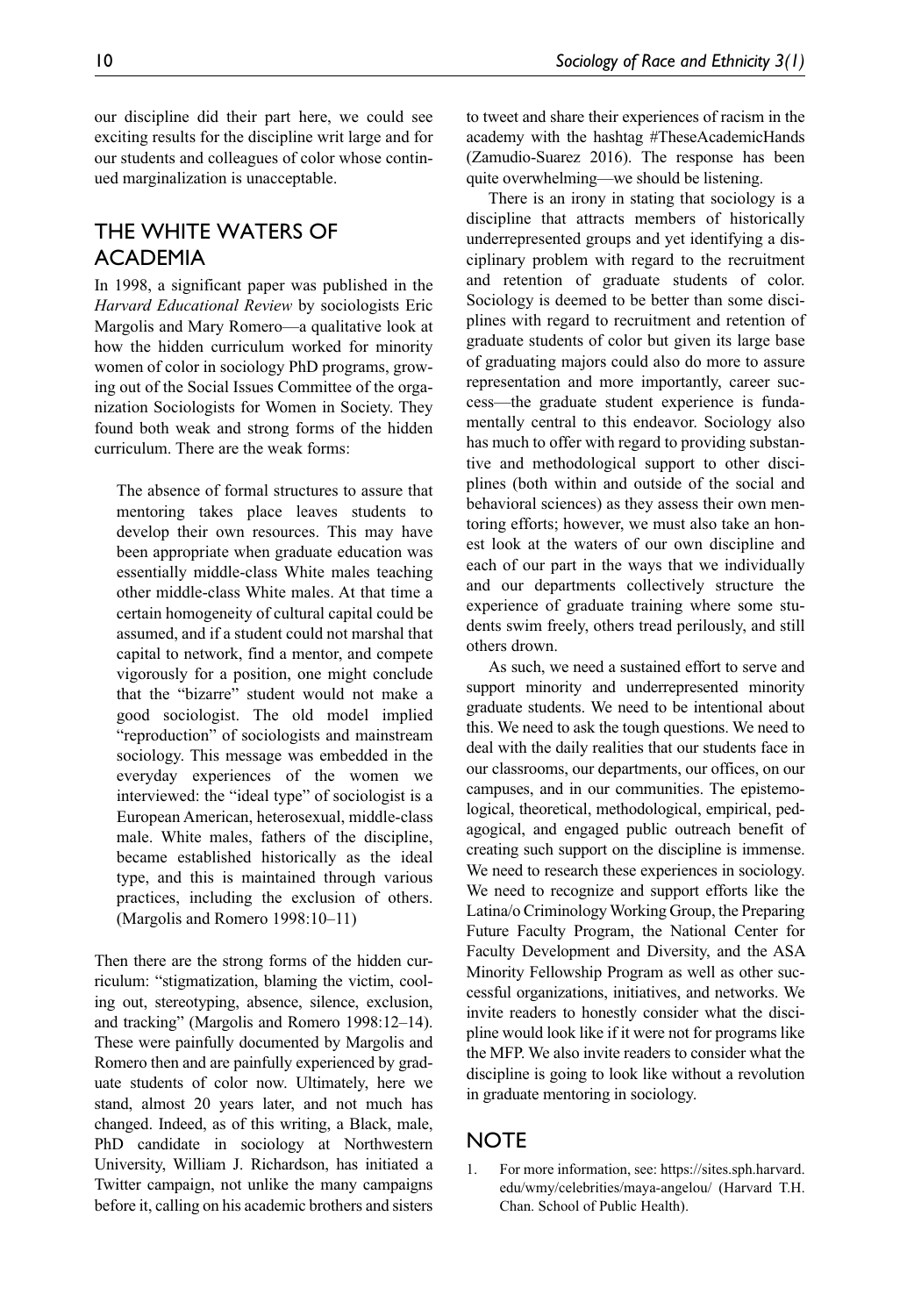#### **REFERENCES**

- Anderson, Erika. 2014. "5 Qualities to Look for in a Mentor." *Forbes*, September 29. Retrieved October 25, 2016 (http://www.forbes.com/sites/ erikaandersen/2014/09/29/5-qualities-to-look-for-ina-mentor/#5d4ba53031a3)
- Anderson, M. S., ed. 1998. *The Experience of Being in Graduate School: An Exploration*. San Francisco: Jossey-Bass.
- Anderson, M. S., and J. P. Swazey. 1998. "Reflections on the Graduate Student Experience: An Overview." Pp. 3–13 in *The Experience of Being in Graduate School: An Exploration*, edited by M. S. Anderson. San Francisco: Jossey-Bass.
- Austin, Ann. 2002. "Preparing the Next Generation of Faculty: Graduate School as Socialization to the Academic Career." *The Journal of Higher Education* 73(1):94–122.
- Baker, Vicki L., and Kimberly A. Griffin. 2010. "Beyond Mentoring and Advising: Toward Understanding the Role of Faculty 'Developers' in Student Success." *About Campus* 14(6):2–8.
- Bieber, J. P., and L. K. Worley. 2006. "Conceptualising the Academic Life: Graduate Students' Perspectives." *The Journal of Higher Education* 77:1009–35.
- Brown, S. V. 2000. "The Preparation of Minorities for Academic Careers in Science and Engineering: How Well Are We Doing?" Pp. 239–69 in *Access Denied: Race, Ethnicity, and the Scientific Enterprise*, edited by G. Campbell, R. Denes, and C. Morrison. New York: Oxford University Press.
- Burney, J., B. Celeste, J. Johnson, K. Klein, K. Nordal, and S. Portnoy. 2005. "Mentoring Professional Psychologists: Programs for Career Development, Advocacy, and Diversity." *Professional Psychology: Research and Practice* 40:292–98.
- Clark, Chelsi R., Sterett H. Mercer, Virgil Zeigler-Hill, and Brad A Dufrene. 2012. "Barriers to the Success of Ethnic Minority Students in School Psychology Graduate Programs." *The University of Southern Mississippi School Psychology Review* 41(2):176–92.
- Cole, Darnell, and Araceli Espinoza. 2008. "Examining the Academic Success of Latino Students in Science, Technology, Engineering, and Mathematics (STEM) Majors." *Journal of College Student Development* 494:285–300.
- Conrad, C., J. G. Haworth, and S. B. Millar. 1993. *Silent Success: Master's Education in the United States*. Baltimore: Johns Hopkins University Press.
- Courtesy of the Connecticut Mentoring Partnership and the Business and Legal Reports, Inc. 1999. *Best Practices in HR* 653. Retrieved October 25, 2016 (https://www.seattleu.edu/media/career-services/ What-Makes-a-Good-Mentor.pdf).
- Curtin, Nicola, Abigail Stewart, and Joan M. Ostrove. 2013. "Fostering Academic Self-concept: Advisor Support and Sense of Belonging among International and Domestic Graduate Students." *American Educational Research Journal* 50(1):108–37.
- Davis, G., and P. Fiske. 2000. "Results of the 1999 Ph.D.s. Graduate School Survey." Presented at the Re-Envisioning the Ph.D. Conference, University of Washington, Seattle.
- Dawson, Phillip. 2014. "Beyond a Definition: Toward a Framework for Designing and Specifying Mentoring Models." *Educational Researcher* 43(3):137–45.
- Dixon-Reeves, Regina. 2003. "Mentoring as a Precursor to Incorporation: An Assessment of the Mentoring Experience of Recently Minted Ph.D.s." *Journal of Black Studies* 34(1):12–27.
- Eby, Lillian T., Tammy D. Allen, Sarah C. Evans, Thomas Ng., and David DuBois. 2008. "Does Mentoring Matter? A Multidisciplinary Meta-analysis Comparing Mentored and Non-mentored Individuals." *Journal Vocational Behavior* 72(2):254–67.
- Embrick, David G., and Mitchell F. Rice. 2010. "Understanding Diversity Ideology in the United States: Historical and Contemporary Perspectives." Pp. 24–43 in *Diversity and Public Administration: Theory, Issues, and Perspectives*. 2nd ed., edited by M. F. Rice. Armonk, NY: M.E. Sharpe.
- Gardner, Susan K. 2008. "Fitting the Mold of Graduate School: A Qualitative Study of Socialization in Doctoral Education." *Innovations in Higher Education* 33:125–38.
- Gasman, Marybeth. 2016. "An Ivy League Professor on Why Colleges Don't Hire More Faculty of Color: 'We Don't Want Them.'" *Washington Post*, September 26. Retrieved November 1, 2016 [\(https://www.wash](https://www.washingtonpost.com/news/grade-point/wp/2016/09/26/an-ivy-league-professor-on-why-colleges-dont-hiremore-faculty-of-color-we-dont-want-them/)  [ingtonpost.com/news/grade-point/wp/2016/09/26/](https://www.washingtonpost.com/news/grade-point/wp/2016/09/26/an-ivy-league-professor-on-why-colleges-dont-hiremore-faculty-of-color-we-dont-want-them/) [an-ivy-league-professor-on-why-colleges-dont-hire](https://www.washingtonpost.com/news/grade-point/wp/2016/09/26/an-ivy-league-professor-on-why-colleges-dont-hiremore-faculty-of-color-we-dont-want-them/)[more-faculty-of-color-we-dont-want-them/\)](https://www.washingtonpost.com/news/grade-point/wp/2016/09/26/an-ivy-league-professor-on-why-colleges-dont-hiremore-faculty-of-color-we-dont-want-them/).
- Gasman, Marybeth, Aviva Hirschfeld, and Julie Vultaggio. 2008. "'Difficult Yet Rewarding': The Experiences of African American Graduate Students in Education at an Ivy League Institution." *Journal of Diversity in Higher Education* 1(2):126–38.
- Gay, Geneva. 2004. "Navigating Marginality En Route to the Professoriate: Graduate Students of Color Learning and Living in Academia." *International Journal of Qualitative Studies in Education* 17(2):265–88.
- Golde, C. M. 1998. "Beginning Graduate School: Explaining First-year Doctoral Attrition." Pp. 55–64 in *The Experience of Being in Graduate School: An Exploration*, edited by M. S. Anderson. San Francisco: Jossey-Bass.
- Golde, C. M., and T. Dore. 2001. *At Cross Purposes: What the Experiences of Today's Doctoral Students Reveal about Doctoral Education*. Philadelphia: Pew Charitable Trusts.
- Hillsman, Sally T., and Jean H. Shin. 2011. "American Sociological Association (ASA) Graduate Fellowship Program for Underrepresented Minorities, Final Progress Report for Grant Award No. T32 MH15722- 30." Report Submitted to The National Institute of Mental Health.
- Holloway, John H. 2001. "The Benefits of Mentoring." *Educational Leadership* 58(8). Retrieved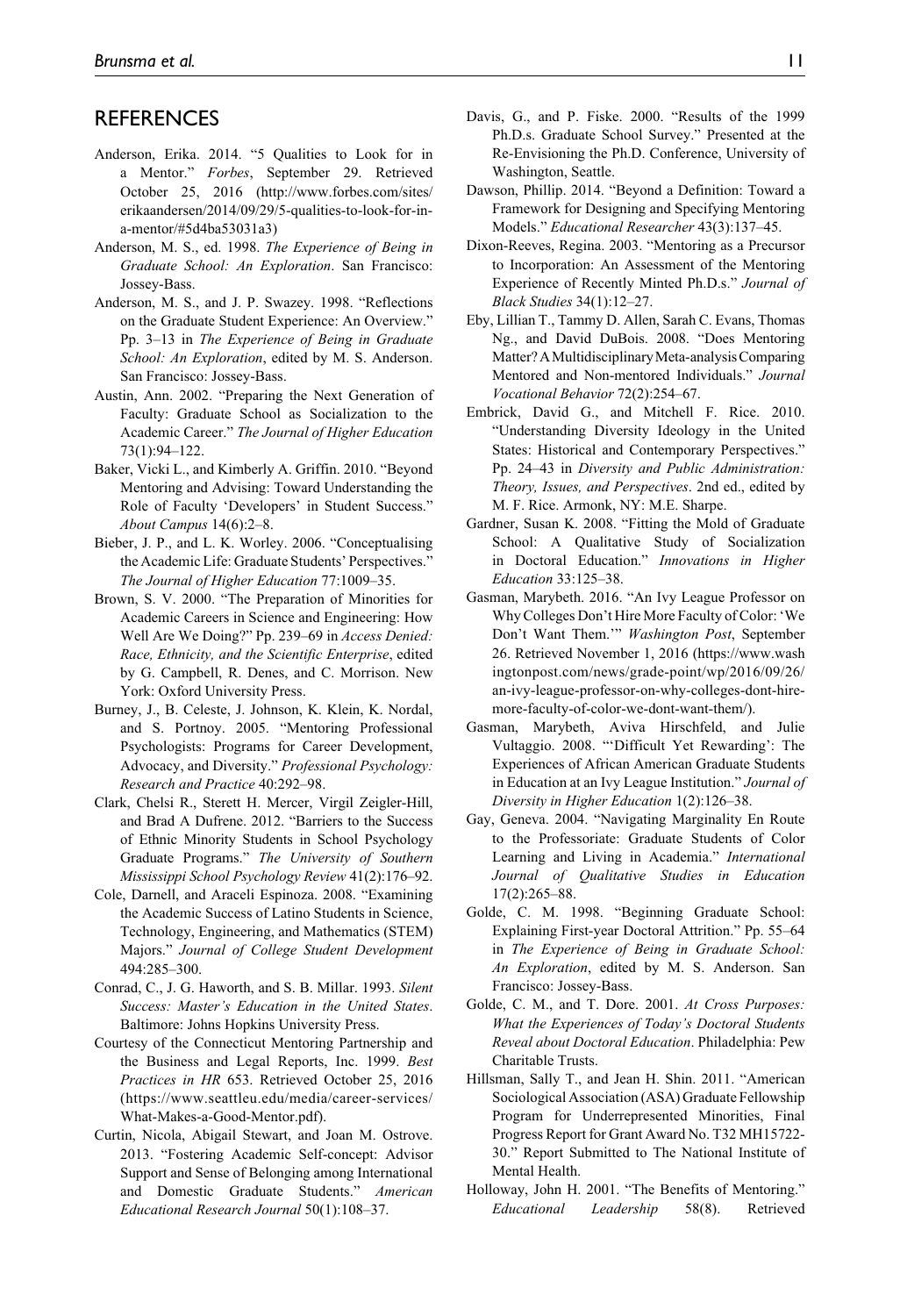November 1, 2016 (https://archive.is/1jloY#select ion-1427.8-1427.108).

- Huhman, Heather. 2011. "5 Reasons You'll Benefit from Helping Mentee." *U.S. News & World Report*, April 12. Retrieved November 1, 2016 (http://money.usnews.com/money/blogs/outsidevoices-careers/2011/08/12/5-reasons-youll-benefitfrom-helping-a-mentee).
- Hwang, W., and S. Goto. 2008. "The Impact of Perceived Racial Discrimination on the Mental Health of Asian American and Latino College Students." *Cultural Diversity and Ethnic Minority Psychology* 14:326– 35.
- Hyun, Jenny, Brian Quinn, Temina Madon, and Steve Lustig. 2007. "Mental Health Need, Awareness, and Use of Counseling Services among International Graduate Students." *Journal of American College Health* 56(2):109–18.
- James, Malcolm, and Sivamohan Valluvan. 2014. "Higher Education: A Market for Racism?" *Darkmatter in the Ruins of Imperial Culture*, April 25. Retrieved November 1, 2016 (http://www.darkmatter101.org/ site/2014/04/25/higher-education-a-market-for-racism/).
- Joseph, J. 2007. "The Experiences of African American Graduate Students: A Cultural Transition." Unpublished doctoral dissertation, University of Southern California, Los Angeles.
- Kardos, Susan M., and Susan Moore Johnson. 2010. "New Teachers' Experiences of Mentoring: The Good, the Bad, and the Inequity." *Journal of Educational Change* 11(1):23–44.
- Levine, Felice, Havidan Rodriguez, and Carla B. Howery. 2002. *Promoting Diversity and Excellence in Higher Education through Department Change*. Washington, DC: American Sociological Association.
- Lovitts, Barbara E. 2001. *Leaving the Ivory Tower: The Causes and Consequences of Departure from Doctoral Study*. Lanham, MD: Rowman & Littlefield.
- MacLachlan, A. J. 2006. "The Graduate Experience of Women in STEM and How It Could Be Improved." Pp. 237–53 in *Removing Barriers: Women in Academic Science, Technology, Engineering, and Mathematics*, edited by J. M. Bystydzienski and S. R. Bird. Bloomington: Indiana University Press.
- Margolis, Eric, and Mary Romero. 1998. "'The Department Is Very Male, Very White, Very Old, and Very Conservative': The Functioning of the Hidden Curriculum in Graduate Sociology Departments." *Harvard Educational Review* 68(1):1–33.
- Maton, Kenneth, Jessica L. Kohout, Marlene Wicherski, George Leary, and Andrey Vinokurov. 2006. "Minority Students of Color and the Psychology Graduate Pipeline Disquieting and Encouraging Trends, 1989–2003." *American Psychologist* 61(2):117–31.
- Misra, R., and L. Castillo. 2004. "Academic Stress among College Students: Comparison of American and International Students." *International Journal of Stress Management* 11:132–48.
- Nettles, M. T., and C. M. Millett. 2006. *Three Magic Letters: Getting to Ph.D*. Baltimore, MD: The Johns Hopkins University Press.
- Noy, Shiri, and Rashawn Ray. 2012. "Graduate Students' Perceptions of Their Advisors: Is There Systematic Disadvantage in Mentorship?" *The Journal of Higher Education* 83(6):876–912.
- Ong, Maria, Carol Wright, Lorelle L. Espinosa, and Gary Orfield. 2011. "Inside the Double Bind: A Synthesis of Empirical Research on Undergraduate and Graduate Women of Color in Science, Technology, Engineering, and Mathematics." *Harvard Educational Review* 81(2):172–209.
- Pfund, Christine, Angela Byars-Winston, Janet Branchaw, Sylvia Hurtado, and Kevin Eagan. 2016. "Defining Attributes and Metrics of Effective Research Mentoring Relationships." *AIDS Behavior* 20(suppl 2):238–48.
- Rabaka, Reiland. 2010. *Against Epistemic Apartheid: W.E.B. Du Bois and the Disciplinary Decadence of Sociology*. Lanham, MD: Lexington Books/Rowman & Littlefield Publishers.
- Schnaiberg, Allan. 2005. "Mentoring Graduate Students: Going beyond the Formal Role Structure." *The American Sociologist* 36(2):28–42.
- Segura, Denise A., Scott Brooks, Jean H. Shin, and Laura Romo. 2011. *Report of the American Sociological Association (ASA) Committee on the Status of Racial and Ethnic Minorities (SREM) in Sociology: Results of the Graduate Student Survey*. Washington, DC: American Sociological Association.
- Smith, W., W. Allen, and L. Danley. 2007. "'Assume the Position . . . You Fit the Description': Psychosocial Experiences and Racial Battle Fatigue among African American Male College Students." *American Behavioral Scientist* 51:551–78.
- Solem, Michael, Jenny Lee, and Beth Schlemper. 2009. "Departmental Climate and Student Experiences in Graduate Geography Programs." *Research in Higher Education* 50(3):268–92.
- Solorzano, Daniel G. 1998. "Critical Race Theory, Race and Gender Microaggressions, and the Experience of Chicana and Chicano Scholars." *International Journal of Qualitative Studies in Education* 11(10):121–36.
- Spalter-Roth, Roberta. 2013. "The Sociology Pipeline for Today's Graduate Students.*"* Retrieved November 18, 2016 (http://www.asanet.org/research-and-publications/research-sociology/research-briefs/sociology-pipeline-todays-graduate-students).
- Spalter-Roth, Roberta, and William Erskine. 2007. "Race and Ethnicity in the Sociology Pipeline.*"* Retrieved November 18, 2016 (http://www.asanet. org/sites/default/files/savvy/images/research/docs/ pdf/Race%20and%20Ethnicity%20in%20Soc%20 Pipeline.pdf).
- Spalter-Roth, Roberta, Jean H. Shin, Olga V. Mayorova, and Patricia E. White. 2013. "The Impact of Cross-race Mentoring for 'Ideal' PhD Careers in Sociology." *Sociological Spectrum* 33(6).